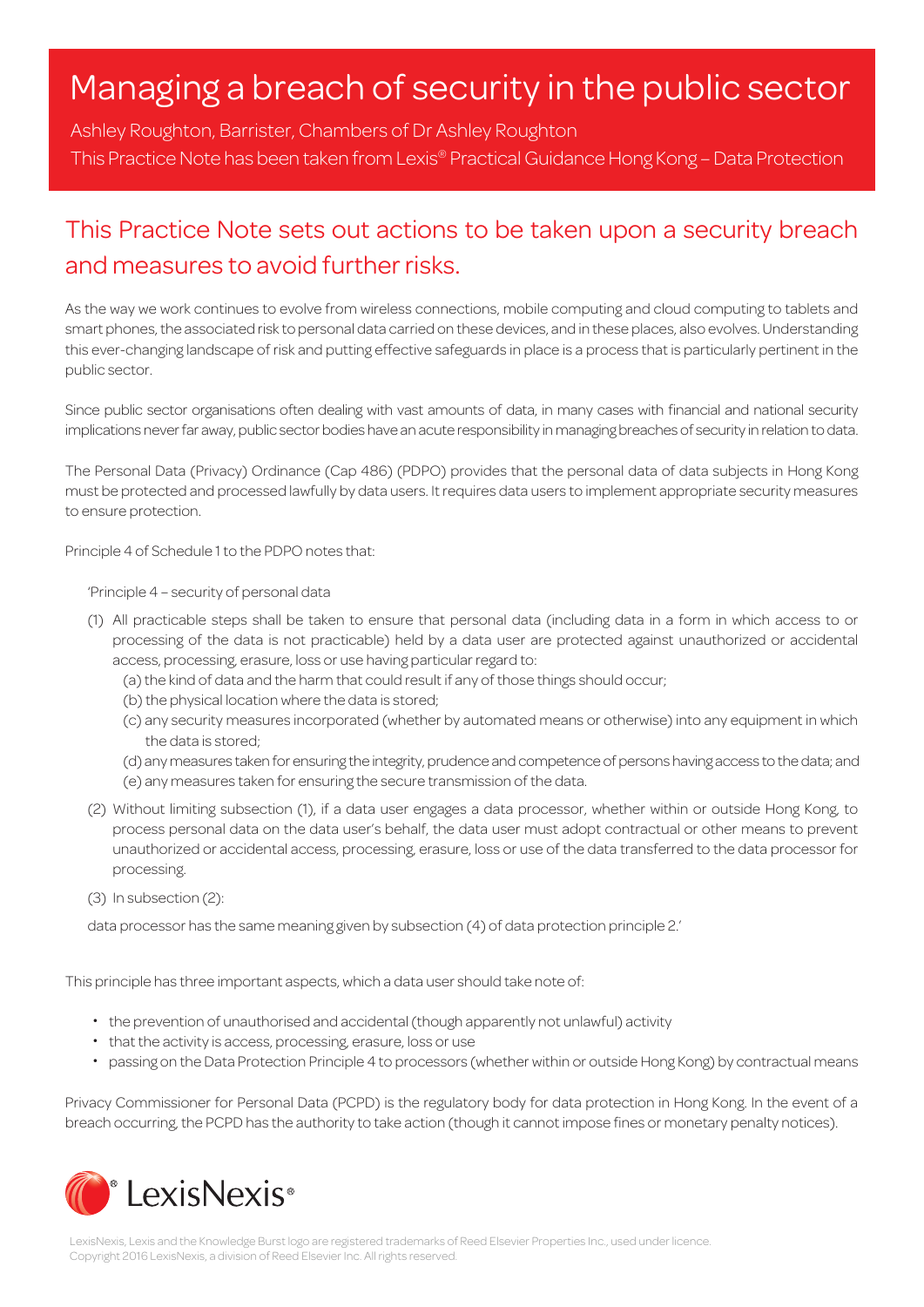# Managing a breach

If a public sector organisation discovers that there has been a security breach, there are a number of key steps that the organisation should take in order to manage the situation as efficiently as possible:

- ・ investigation as part of the immediate response and recovery process, an investigation into why the breach took place and the nature of the breach is required. The investigation will provide the organisation with an understanding of:
	- ・ the extent of the breach
	- ・ the damage already caused and the damage that may potentially be caused to the data subject(s)
	- ・ the course of action that is most suitable in containing the breach and/or preventing a further breach
- ・ stop/mitigate the breach with an understanding of the breach and its cause, the organisation can then take appropriate action to mitigate the effects of the breach and prevent the breach from continuing and/or recurring (if possible). Such action may involve a combination of notification, contractual, disciplinary and procedural steps. Where the PCPD carries out an investigation, it will require information in relation to how the breach was stopped or mitigated and also how the organisation will prevent future breaches of a similar nature from occurring in accordance with the organisation's Principle 4 obligations
- ・ notification the organisation will have to consider who should be notified of the breach. This is an important process in containing, managing and reviewing the breach. Depending upon the detail and scale of the breach, there are a number of parties who may need to be informed of the breach:
	- ・ PCPD while there is no express requirement in the PDPO, PCPD's Guidance on Data Breach Handling and the Giving of Breach Notifications suggests that a 'serious breach' be notified to them
	- ・ insurers an organisation should check all relevant insurance policies, which may include terms that require the organisation to notify its insurers of any breach
	- ・ other data controllers an organisation is not legally obliged to do so, but where other data controllers might be responsible for data affected by the breach, then it is considered good practice to notify them
	- ・ data subjects data subjects are not required to be notified of a data security breach unless a reason exists for doing so. This may include where the data subject would benefit from knowing, ie they can perhaps change a password or account settings
	- ・ other relevant organisations depending on the nature of the breach, the public body may require external assistance from specialist IT companies and in most cases will be required to make a report to the police
	- ・ information and external relations management this is key; make sure that you have PR specialists available and as pre-briefed as possible. The adverse consequences of many a breach have been avoided by careful PR
- ・ contractual obligations if the data protection breach occurred due to the fault of a data processor, then the organisation should review the contractual obligations between the parties and assess whether there is a potential claim for liability or whether the contract can be terminated due to the breach, or if the public body does not wish to proceed to terminate, what further technical measures require to be implemented by the data processo
- ・ disciplinary action in the event that the organisation identifies one or more of its employees as being at fault or clearly responsible for the breach, the organisation should consult its own constitution, relevant procedures and policies prior to initiating any disciplinary process. In particular, it should consider the background of the employee or party responsible, and whether adequate training and guidance had been provided beforehand

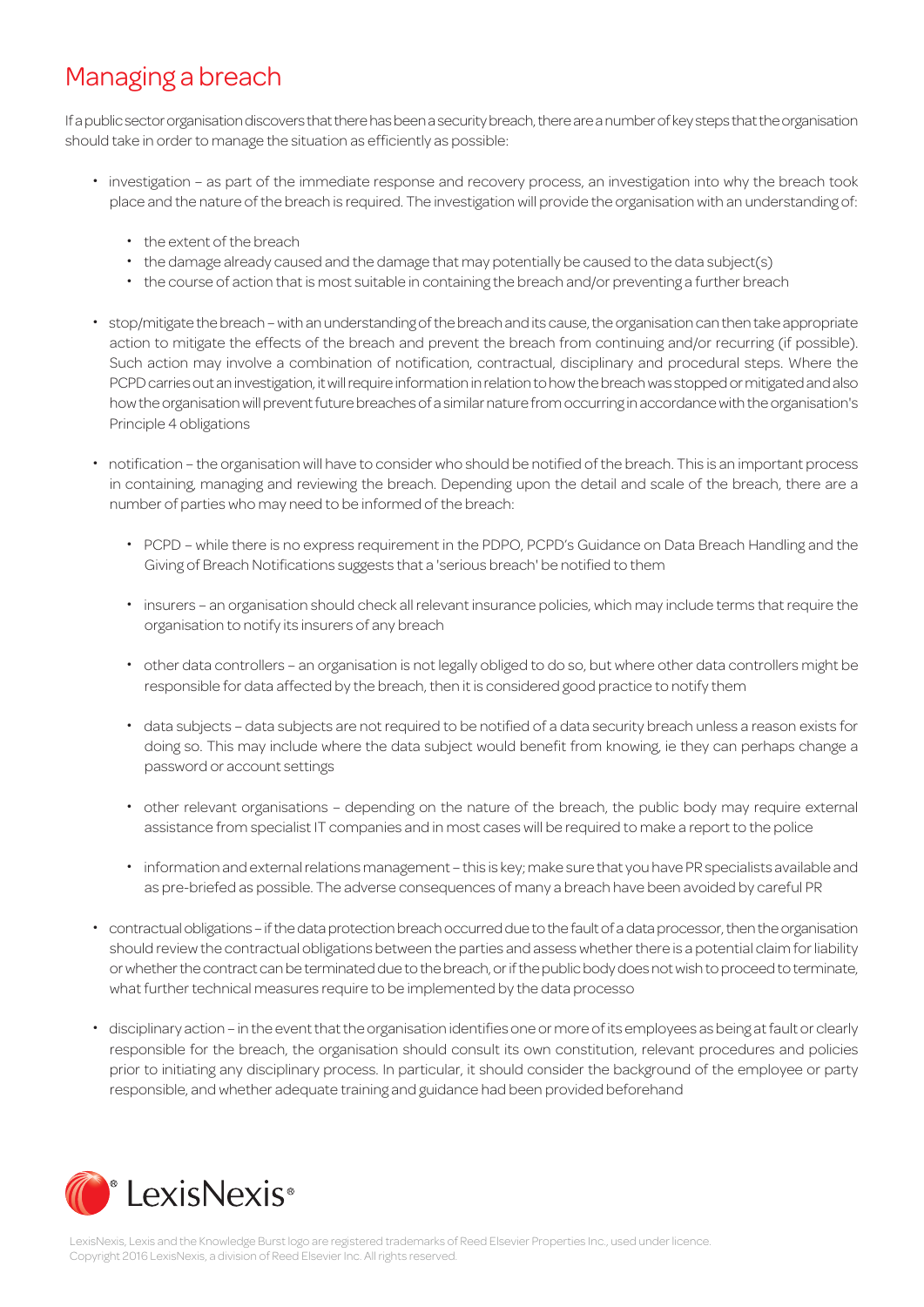・ procedural review – finally an organisation should evaluate whether it has appropriate data security policies and procedures. If so, it should establish whether these policies and procedures were correctly followed. If not, then the organisation should consider what action is

#### Security breach team

In navigating the challenges presented by a data security breach a security breach team should be put in place to deal with any incidents. With appropriate training, an understanding of individual and collective responsibility, and senior officer involvement, a security breach team may be best placed to effectively oversee and action the key steps in managing the breach.

### Practical context

While no such issues have arisen and no reports have been forthcoming in Hong Kong in June 2014, the UK Information Commissioner highlighted some of the key data protection issues faced by British social housing organisations, following the UK Information Commissioner's Office (ICO) report which was published in February 2014. This report addressed 20 challenges that social housing organisations face such as data sharing, remote working, training, staff awareness, various IT and privacy policies and security. The report yields important insight into the general issues at play in a public sector environment. Various types of security issue were highlighted in the report, such as physical security at an organisation's premises, printing security and password security.

One of the ICO's suggestions related to limiting employee access to certain areas in the relevant premises. This could be by way of a swipe card, which only gives certain employees access to areas where personal data were stored and were accessible. If employees do not require access to all areas of premises, this may be particularly effective.

If organisations allow remote working, then it would be beneficial to have policies in place which address how this can be carried out safely and when it is appropriate. Certain types of home working could involve employees carrying around large volumes of personal data in paper or (easily losable) electronic form. Employees should be fully aware of their responsibilities in relation to home or remote working.

The challenges facing social housing organisations gives practical context to the prescribed procedure and can be extrapolated to any number of public sector bodies, given the similarity in procedure across the various sectors.

# Minimising further risk

Public bodies can proactively manage the risk of security breaches occurring by ensuring organisation-wide awareness of security principle compliance considerations. By having a framework of policies and procedures, aligned with adherence to good practice, public bodies can limit exposure as far as practically possible. Basic safeguards for any public body should include:

- ・ policies including a Data Protection Policy, IT and Internet Use Policy, Data Retention and Destruction Policy, Data Security Breach Management Policy, Remote Working Policy and Social Media Use Policy
- ・ processes including IT and security controls, security level categorisation for personal data, training and education, and
- ・ contract vetting including vetting data processors, using the model services contract, data processor contracts, reporting, audit and correction, staff vetting, confidentiality, liability clauses and indemnities, security breach reporting, remediation and termination procedure



LexisNexis, Lexis and the Knowledge Burst logo are registered trademarks of Reed Elsevier Properties Inc., used under licence. Copyright 2016 LexisNexis, a division of Reed Elsevier Inc. All rights reserved.